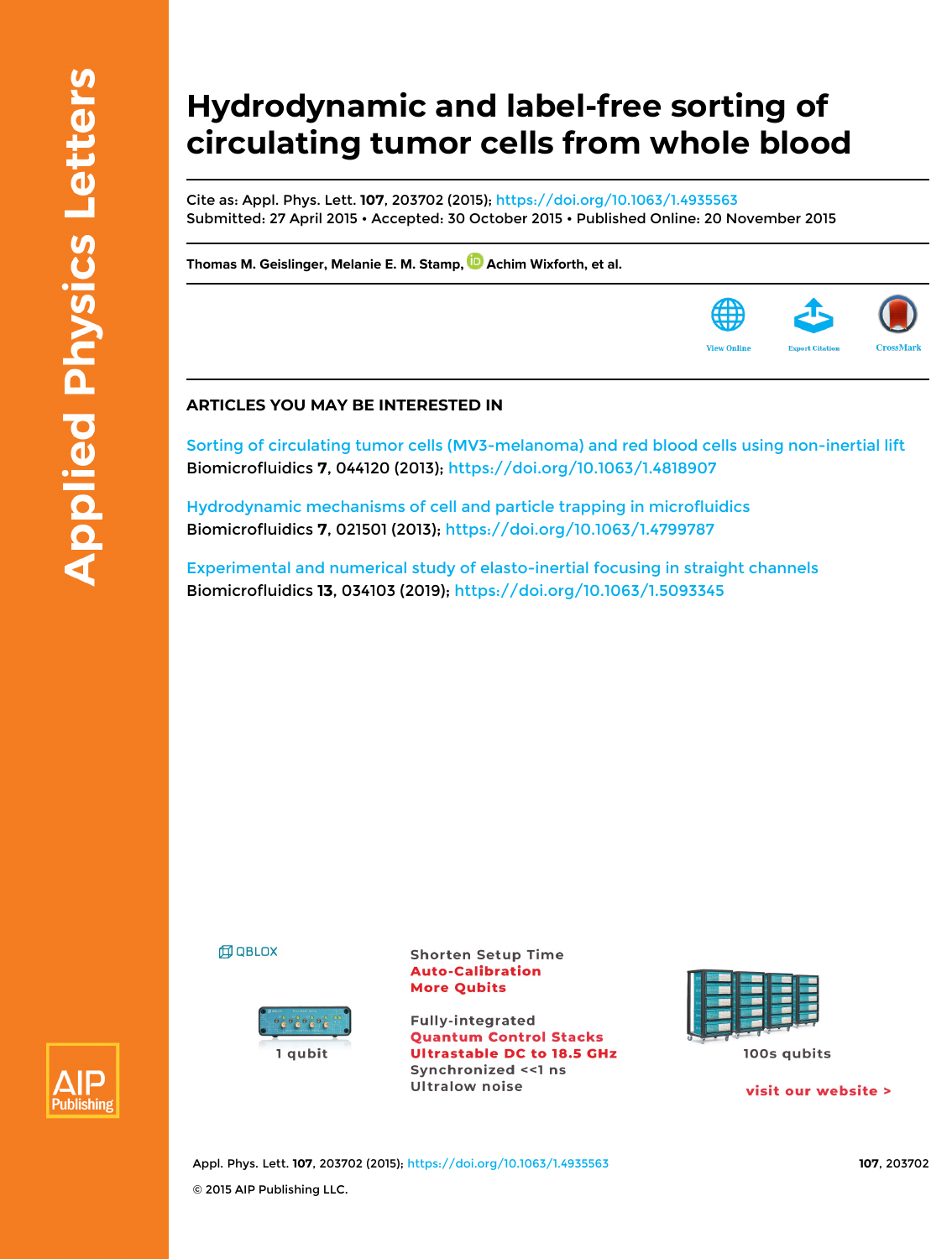

## [Hydrodynamic and label-free sorting of circulating tumor cells](http://dx.doi.org/10.1063/1.4935563) [from whole blood](http://dx.doi.org/10.1063/1.4935563)

Thomas M. Geislinger,<sup>1,2</sup> Melanie E. M. Stamp,<sup>1,2</sup> Achim Wixforth,<sup>1,2,3</sup> and Thomas Franke<sup>1,2,3,4,a)</sup>

<sup>1</sup> Experimental Physics I, Universität Augsburg, Universitätsstr. 1, 86159 Augsburg, Germany<br><sup>2</sup>Nanosystems Initiative Munich, Schellingstraße 4, 80700 München, Germany  $^{2}$ Nanosystems Initiative Munich, Schellingstraße 4, 80799 München, Germany  ${}^{3}$ Center for Nanoscience (CeNS), Ludwig-Maximilians-Universität München, Geschwister-Scholl Platz 1, 80539 München, Germany  $\rm ^*$ Chair of Biomedical Engineering, University of Glasgow, Oakfield Avenue, G12 8LT Glasgow, United Kingdom

(Received 27 April 2015; accepted 30 October 2015; published online 20 November 2015)

We demonstrate continuous, passive, and label-free sorting of different in vitro cancer cell lines (MV3, MCF7, and HEPG2) as model systems for circulating tumor cells (CTCs) from undiluted whole blood employing the non-inertial lift effect as driving force. This purely viscous, repulsive cell-wall interaction is sensitive to cell size and deformability differences and yields highly efficient cell separation and high enrichment factors. We show that the performance of the device is robust over a large range of blood cell concentrations and flow rates as well as for the different cell lines. The collected samples usually contain more than 90% of the initially injected CTCs and exhibit average enrichment factors of more than 20 for sorting from whole blood samples.  $\odot$  2015 AIP Publishing LLC. [\[http://dx.doi.org/10.1063/1.4935563](http://dx.doi.org/10.1063/1.4935563)]

Metastasis is the major cause of cancer-related mortality but it is still unclear how it forms and progresses in detail.<sup>[1](#page-4-0)</sup> It is commonly assumed that the dissemination of the cancer from the primary tumor to distant organs is mediated by so-called circulating tumor cells  $(CTCs)^2$  $(CTCs)^2$  in the bloodstream. They are of particular interest since they serve as a liquid, low-invasive biopsy from which prognostic information can be gathered, real-time therapy monitoring becomes possible, and in turn, therapeutic targets can be identified on the fly.<sup>[3](#page-4-0)</sup> Moreover, the examination of CTCs helps to improve our understanding of the metastatic process.<sup>[3](#page-4-0)</sup>

Large numbers of CTCs in blood are known to correlate with an aggressive cancer progression by elevated metastasis and shorter times until relapse. This is especially true for, e.g., patients with progressive breast cancer. $3-5$  However, the term "large numbers" here denotes only about one to one hundred cells per milliliter blood! Thus, CTCs need to be enriched from peripheral blood samples to provide sufficiently many cells for any subsequent analysis. The only FDA (US Food and Drug Administration) approved method for this purpose is, so far, the CellSearch system (Veridex, USA). Here, magnetic particles, being functionalized by specifically designed antibodies, bind to the CTCs' membrane. A general disadvantage of such an immuno-labelling approach is that, usually, CTCs are not represented by a single, uniform cell type. Also, they are believed to undergo an epithelial-mesenchymal-transition (EMT) during which they actually lose their epithelial surface markers. Moreover, among them circulating cancer stem cells (CSCs) are also found which have no epithelial markers at all.<sup>1,[4,6](#page-4-0)</sup> Thus, it is very likely that there are many more CTCs in the blood stream than are detected by antibody-based methods.

To overcome this limitation of immuno-labelling techniques, intrinsic physical markers like cell size and deformability are exploited for label-free cell sorting. To enhance and optimize the sensitivity of sorting devices with respect to such parameters, miniaturization of any processes involved toward microfluidic devices have been proven to be extremely advantageous.<sup>[7,8](#page-4-0)</sup> Several approaches have been developed in the past, some of which are already summarized in various excellent review articles. $9-16$  $9-16$  $9-16$  In general, they can be classified into "active" and "passive" methods. While active methods rely on external (e.g., acoustic,  $6,17,18$  magnetic, $19$  and dielectrophoretic<sup>[20,](#page-4-0)[21](#page-5-0)</sup>) force fields for the separation of otherwise labelled cells, we here focus on passive, non-invasive, and label free methods that only exploit the hydrodynamic interaction between the cells, the channel structures, and the flow field. $22-27$ 

A very intuitive and well established passive approach for cell sorting according to size are micro-filter devices.<sup>[22](#page-5-0)</sup> An advanced realization of this principle is deterministic lateral displacement that uses arrays of obstacles to deflect cells into different outlets depending on cell size and deformability as intrinsic markers.[23,28](#page-5-0) Both methods filter or deflect cells using porous membranes or arrays of posts. The main challenge of such methods is clogging issues.

In sorting devices being based on purely hydrodynamic forces such as inertial forces or the non-inertial lift effect (NIL), we can waive such clogging-susceptible grids. $^{29}$  $^{29}$  $^{29}$  All inertia-based devices are capable of high-throughput sample processing and perform very well for bead and solid microparticle separation, $30$  but, if deformability comes into play, their sorting performance decreases. $31$  This is a significant disadvantage for CTC sorting since CTCs are assumed to be the more deformable the higher their metastatic potential is.[1,4,14,](#page-4-0)[32–34](#page-5-0) Additionally, inertial approaches are mostly limited to low haematocrits, and the sorting performance

a)Author to whom correspondence should be addressed. Electronic mail: [thomas.franke@glasgow.ac.uk](mailto:thomas.franke@glasgow.ac.uk)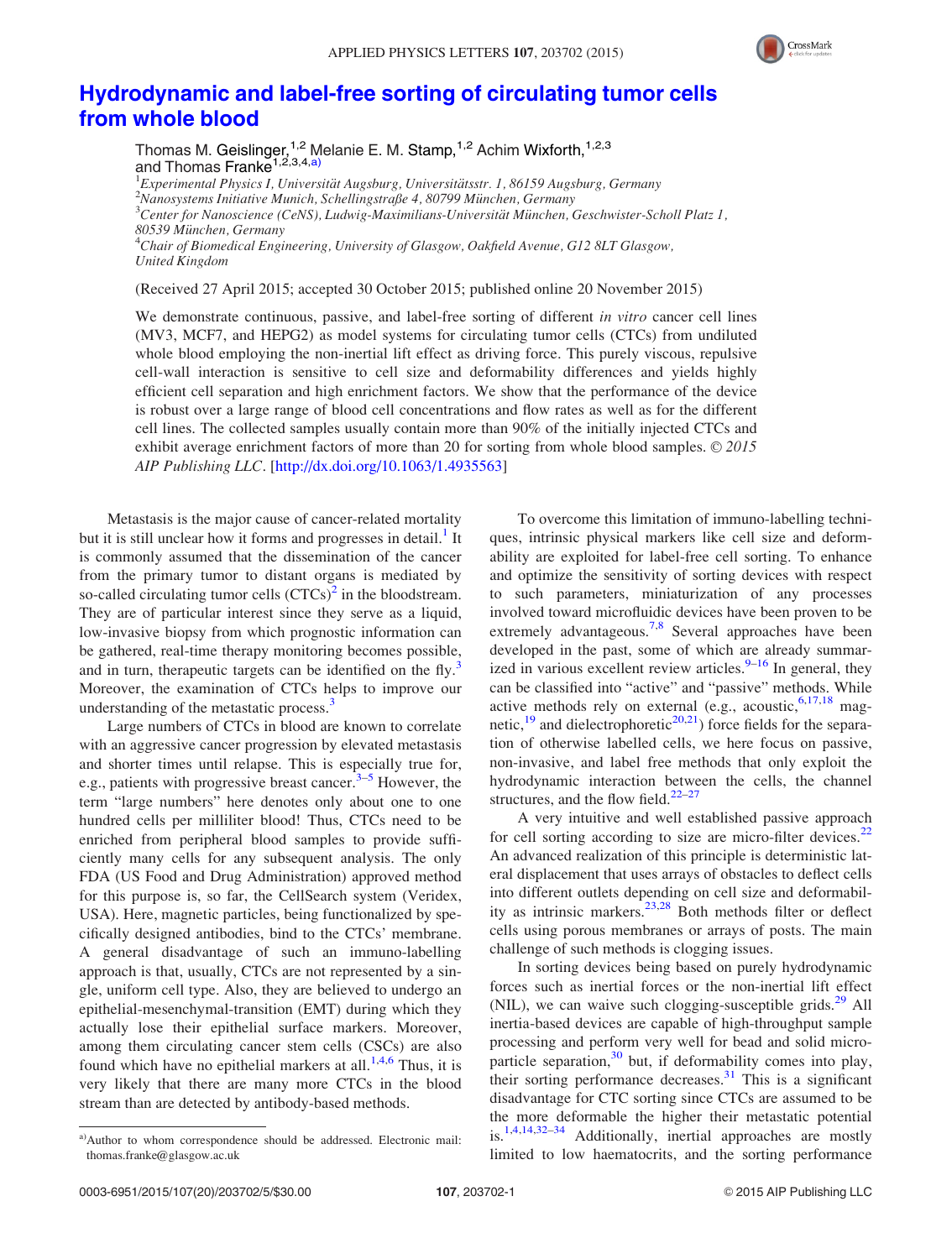decreases significantly with increasing cell concentration and decreasing diameter of the target cells. $31$  In spiral microchannels, CTCs can be sorted from sample solutions of higher haematocrits with high throughput and good sorting efficiencies.<sup>[25,35](#page-5-0)</sup> However, to be able to process whole blood samples in such devices, the cells need to be lysed. $25$  Since cell size is the crucial parametric marker for the inertial force-based separation, so far mostly the relatively large MCF7 cell line has been studied and the results deteriorate for smaller or more deformable cell lines. $25,31,35$ 

In contrast to inertial microfluidics,  $36$  cells can also be sorted at very low Reynolds numbers employing the NIL.<sup>[24,37](#page-5-0)</sup> NIL is a hydrodynamic effect of purely viscous origin acting on soft, deformable objects under creeping (Stokes) flow conditions. $38$  The symmetry of a Stokes flow field can be broken by a deformable, non-spherical object, and the interaction of the perturbation with an adjacent channel wall then leads to a repulsive cell-wall-interac-tion.<sup>[39–44](#page-5-0)</sup> Olla<sup>[45](#page-5-0)</sup> gave an approximate analytical solution for the NIL velocity of vesicles in a linear shear flow for large distances between cell and wall  $(z \gg R)$ 

$$
\frac{dz}{dt} = v_l(z) = \frac{\dot{\gamma}R^3}{z^2}U(\lambda, r_1, r_2).
$$

Here,  $R$  denotes the object radius,  $z$  is the distance between the object's center of mass and the wall, and  $U(\lambda, r_1, r_2)$  represents a dimensionless drift velocity which depends on the viscosity contrast  $\lambda = \eta_{in}/\eta_{ext}$  between the internal viscosity of the vesicle (inner fluid + membrane)  $\eta_{in}$  and the external fluid viscosity  $\eta_{ext}$  as well as its shape. The latter is described by  $r_i = a_i/a_3$  with the elliptical axes  $a_i$ . It has been shown that Olla's theoretical predictions are in very good agreement with experiments on vesicles, $46$  red blood cells (RBCs), and blood platelets.[37](#page-5-0) The differences in the lift velocity for cells of different sizes<sup>[24](#page-5-0)</sup> and different deformability<sup>[47](#page-5-0)</sup> can be exploited with the method of non-inertial lift induced cell sorting  $(NILICS).^{24}$  $(NILICS).^{24}$  $(NILICS).^{24}$  This approach is more sensitive to deformability and operates at lower shear rates than inertial methods and has been shown to efficiently sort relatively small cancer cells (MV3 melanoma, diameter  $\sim$ 14  $\mu$ m) from RBC suspensions.<sup>[24](#page-5-0)</sup>

Here, we demonstrate that NILICS is even capable of sorting cancer cells from undiluted whole blood at stable and excellent sorting efficiencies. We investigate the influence of the flow rate ratio and use three *in vitro* cancer cell lines (MV3, MCF7, and HEPG2) to examine the sorting performance for target cells of different sizes and from diverse primary cancerous tissues. We find the sorting performance to be stable for different blood cell concentrations, flow rate ratios, and cell diameters. This robustness proves to be advantageous for real applications of cancer cell sorting and for the on-chip integration of the device.

For the RBC suspensions, we use freshly drawn blood from healthy, voluntary donors, and add ethylenediaminetetraacetic acid (EDTA) as anticoagulant. The blood sample is washed three times in isoosmotic phosphate buffered saline (PBS,  $pH = 7.4$ ) to remove blood platelets, blood plasma, and white blood cells. The solution is then centrifuged at  $\sim$ 70 g for 2 min, and the recovered RBC pellet (Hct  $\approx$  100%) is finally diluted with PBS to the desired haematocrits  $(Het = 20\%, 30\%, and 40\%).$  The whole blood samples are only treated with the anticoagulant EDTA without any further preparation step.

Three aggressive, in vitro cancer cell lines from different original tissues are employed to test and confirm the sorting capability of our microfluidic device. We use MV3 melanoma cells with an average diameter of  $(14 \pm 2) \mu m$ , the breast cancer line MCF7 (diameter:  $(22 \pm 4) \mu$ m), and the hepatocellular carcinoma cell line HEPG-2 (diameter:  $(13 \pm 2) \mu$ m), which we maintain according to standard cell culture protocols.

For the sample suspensions, we prepare a 6.5/3.5 mixture of PBS and OptiPrep (Axis-Shield) to match the fluid and cell densities and to avoid sedimentation. We added 2 mg/ml bovine serum albumin (BSA) and 5 mg/ml EDTA to prevent cell agglomeration and unspecific adhesion. After ultrasonic degassing, we suspend about one million cancer cells per milliliter together with RBCs from the pellet in ratios of 4/1, 7/3, and 3/2 to ensure the final haematocrits of 20%, 30%, and 40%, respectively. For the whole blood samples, we also spike the untreated whole blood with about one million cancer cells per milliliter.

For the sheath flow, we prepare a solution of PBS and 5% w/w dextrane (MW: 400–500 kDa, Sigma Aldrich Inc.) yielding a dynamic viscosity of  $\eta_{ext} = 7$  mPas at room temperature. To prevent pulsing effects in the microchannel, we adjust the concentration of Optiprep to the one in the sample solution that is: 1.2 ml OptiPrep to 2.8 ml PBS/dextrane for the Hct  $= 20\%$  sample solution, 2.3 ml PBS/dextrane for Hct =  $30\%$ , 1.8 ml PBS/dextrane for Hct =  $40\%$ , and 1.5 ml for the whole blood sample, respectively. After another degassing step, we transfer the solution into Hamilton gastight syringes.

The experimental setup consists of a simple, singlelayer polydimethylsiloxane (PDMS) microchannel fabricated by standard soft lithography.<sup>48</sup> It is mounted onto an inverted Zeiss Axiovert 200 m video microscope. A Photron Fastcam 1024 PCI records the images at  $40\times$  magnification at a speed of 125 frames per second to be able to determine the sorting efficiency, the enrichment factor, and the purity of the cancer cells.

The syringes are connected to the microchannel through polytetrafluoroethylene (PTFE) tubes. We drive the flows by two independent syringe pumps (PHD2000, Harvard Apparatus) at a constant sample flow rate of  $Q_{\text{sample}} = 20 \,\mu\text{l/h}$ and variation of the sheath flow  $Q_{\text{sheath}} = 400 \,\mu\text{l/h}$ , 600  $\mu\text{l/h}$ , and 800  $\mu$ l/h to yield flow rate ratios of Q-ratio = Q<sub>sheath</sub>/  $Q_{\text{sample}} = 20$ , 30, and 40, respectively. For  $Q_{\text{sample}} = 20 \,\mu\text{l/h}$ and an assumed number of  $\sim 6 \times 10^9$  cells per milliliter of whole blood, the throughput of the device lies in the range of  $\sim$ 10<sup>8</sup> cells per hour. Given our channel dimensions and the fluid viscosity ( $\eta_{ext} = 7$  mPas), we end up at low Reynolds numbers of  $0.3 <$  Re  $< 0.6$ , and thus are safe to neglect any in-ertial effects in all presented experiments.<sup>[36,49](#page-5-0)</sup>

Sample suspension and sheath flow solution are injected into the microchannel through two equally sized  $(66 \mu m)$  $\times$  63  $\mu$ m) inlets. They converge perpendicularly to each other into the 20 mm long main channel of equal cross-section (see supplementary Figure S1 for a complete sketch<sup>50</sup>). Q<sub>sample</sub> is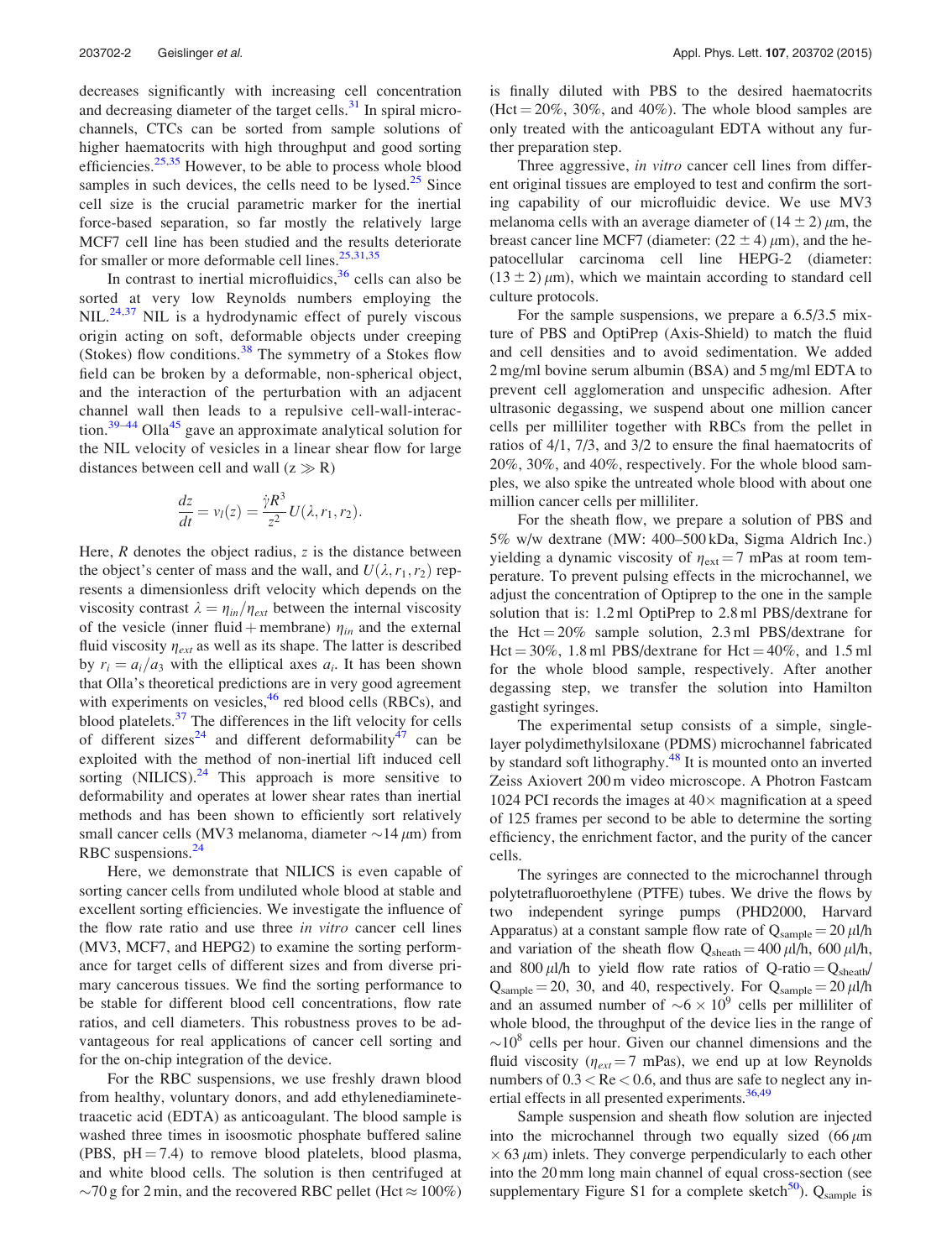<span id="page-3-0"></span>focused to the lower wall by an appropriate Q<sub>sheath</sub> and, for sufficiently high sheath flow rates, pinching occurs. This pinch effect forces the cells to flow very close to the wall such that their size determines the respective distance of their cen-ter of mass to the wall.<sup>51</sup> As described earlier,<sup>[24](#page-5-0)</sup> the pinch effect and the different sizes of RBCs and CTCs lead to a size-based pre-separation of the cell populations. This initially only marginal height difference is then, further downstream, drastically enhanced by the NIL effect. Being larger in general,<sup>52</sup> CTCs from epithelial tumors exhibit a significantly higher lift velocity than the RBCs and thus, towards the end of the microchannel, align closer to the channel center. To technically facilitate the sorting step, we widen the microchannel in z-direction under an angle of  $27^{\circ}$  up to a final height of  $276 \mu m$ . This slanting height of the channels leads to a significant amplification of the height difference between the cells<sup>13</sup> and enables sorting of the cancer cells into outlet 1 and of the RBCs into outlet 2 as depicted in Figure 1. The disjunction between outlets 1 and 2 is placed at a height of  $84 \mu m$ , and the height offset of the cell stream in z-direction is adjusted by the static pressure applied by the adjustable reservoirs connected to the outlets.

In previous experiments with an NILICS setup, $24$  we found high sorting efficiencies for MV3 cells spiked in low haematocrit (Hct  $\leq 9\%$ ) blood suspensions. While we found the sorting performance to be independent of the Qratio at very low haematocrits, it turned out to be Q-ratio dependent for  $Het=9\%$  due to the onset of cell-cell-interactions.<sup>[24](#page-5-0)</sup>

We here extend these studies to higher blood cell concentrations (Hct  $> 9\%$ ) and even up to whole blood. We examine the influence of the Q-ratio on the sorting performance of higher concentrated sample solutions, in which cellcell-interactions will continuously increase by injecting a mixture of MV3 cells spiked in a Hct =  $40\%$  RBC-solution and investigating the cells at three different Q-ratios of 20, 30, and 40.

The sorting performance of the device is parametrized using the sorting efficiency

the purity

$$
P = \frac{n_{ctc1}}{(n_{ctc1} + n_{rbc1})} \quad ,
$$

and the enrichment factor

$$
A = \frac{n_{ctc1} n_{rbc}}{n_{ctc} n_{rbc1}} = E \times \frac{n_{rbc}}{n_{rbc1}}
$$

as characteristic parameters. Here,  $n_{ctc}$  and  $n_{ctc1}$  denote the number of injected cancer cells and cancer cells in outlet 1,  $n_{rbc}$  the injected RBCs and  $n_{rbc1}$  their number found in outlet 1, respectively.

In all our experiments, we constantly find high sorting efficiencies of  $E_{Q\text{-ratio}=20} = (96 \pm 5)\%$ ,  $E_{Q\text{-ratio}=30} = (94 \pm 5)\%$ , and  $E_{Q\text{-ratio}=40} = (96 \pm 4)\%$  and no significant differences in purity or enrichment.<sup>[50](#page-5-0)</sup> The errors represent the 95% confidence interval. This is consistent with our previous measurements and demonstrates that a Q-ratio of 20 is well sufficient to achieve a proper pinch effect for  $Het=40\%$ . This finding is valid for lower haematocrits and is consistent with a hydrodynamic point of view: the volume of the channel is partitioned among  $Q_{\text{sheath}}$  and  $Q_{\text{sample}}$  according to the Qratio. Thus, the sample flow is confined to a height interval of  $\Delta z \leq 3.15 \,\mu\text{m}$  for a Q-ratio of 20. This is sufficient to focus the RBCs below the center of mass of the CTCs and thus to yield a pre-separation according to size. $53$  This preseparation being produced by the pinch effect also helps to avoid unwanted collisions between the faster migrating CTCs and the RBCs during the separation process.<sup>[24](#page-5-0)</sup>

For comparison, we also examine the sorting efficiency of MV3 cells at Hct  $= 20\%$ , 30%, 40%, and whole blood at a constant  $Q_{\text{sheath}}/Q_{\text{sample}} = 30$  to evaluate possible influences of the increasing cell concentration on the sorting efficiency. We find constantly high sorting efficiencies for all sample suspensions as shown in Figure 1 (left). This demonstrates that, for sufficiently high Q-ratios, the sorting performance is independent of the haematocrit of the sample suspension.



We now test the robustness of the sorting capability by using two additional cell lines differing in size (MCF7) and tissue type (MCF7 and HEPG2), while working at the same constant Q-ratio. While the MV3 melanoma cells and the

FIG. 1. Schematic drawing of the end of the microchannel with a micrograph of the sorting process (scale bar for the micrograph =  $20 \mu m$ ) and the sorting efficiencies together with enrichment factors for MV3, MCF7, and HEPG2 cells at a constant Q-ratio of  $Q_{\text{sheath}}/Q_{\text{sample}} = 600/20 = 30$  for different haematocrits  $(Hct = 20\%, 30\%, 40\%)$  and whole blood. The error bars represent the 95% confidence interval. A sketch of the complete microchannel is shown in the supplementary Figure S1 and the exact values for the sorting efficiencies and enrichment factors are summarized in supplementary Table  $S1^{50}$ ). (Multimedia view) [URL: <http://dx.doi.org/10.1063/1.4935563.1>]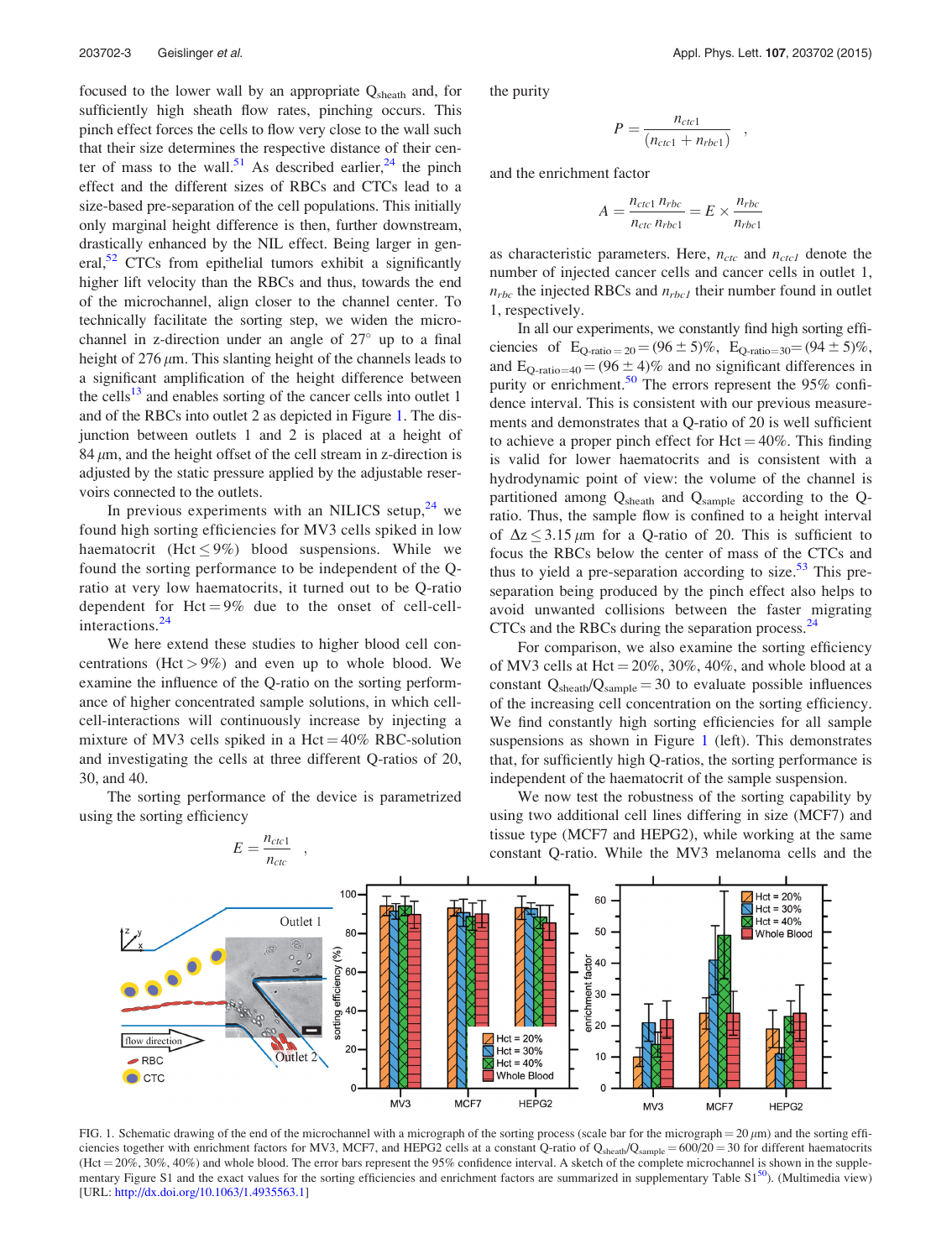<span id="page-4-0"></span>HEPG2 hepatocellular carcinoma cells have similar sizes, the MCF7 breast cancer cells are larger. As illustrated in Figure [1,](#page-3-0) we find nearly constant sorting efficiencies for all cell types and sizes at all haematocrits and see no significant influence on the sorting efficiency. We thus can state that the sorting efficiency of our microfluidic device ranges up to an average of  $E \approx 90\%$  for all cell types being nearly independent of the haematocrit from  $Het=20\%$  up to whole blood.

To characterize the sorting capability of the device in more detail, we now measure the purity  $P$  and the enrichment factor A for the collected samples. The measurements result in quite low purities  $(0.1\% \le P \le 1\%)$  but reasonable enrichment factors of  $(10 \pm 3) \le A \le (49 \pm 14)$  as illustrated in Figure [1](#page-3-0) (right). Since the enrichment factor  $A$  is determined from four single experimental parameters, the 95% confidence intervals of the values are quite large, and we cannot clearly resolve the dependence of the enrichment factor A on the haematocrit. However, since the efficiency  $E \approx const. \approx 0.9$  for all experiments, as can be concluded from Figure [1](#page-3-0) (left), the enrichment factor  $A = E \times n_{rbc}/n_{rbc1}$ only depends on the relative number of RBCs collected in outlet 1,  $n_{\text{rbc1}}$ , and the Hct of the injected suspension. In other words: A is determined by the RBCs that are dragged away into outlet 1. A reasonable assumption would be to assume  $n_{rbc1}$  to be proportional to the number of the injected RBCs  $n_{\text{rbc}}$ , implying  $A = const.$  if  $E = const.$  This is true for the MV3 and the HEPG2 cell lines, since the enrichment of both falls in the interval  $20 \pm 5$ , corresponding to about 5% of the RBCs that cross over to outlet 1. However, the value for MCF7 cells  $(A \approx 40)$  is significantly higher, meaning that only about 2.5% of the RBCs cross over to outlet 1. MCF7 cell size is about 1.5 times the size of MV3 and HEPG2 cells and may have an effect on A either via enhanced steric interaction of the larger cells with RBCs or via increased biochemical interaction due to the larger surface area. However, for whole blood  $A = 23 \pm 1$ , for all cell types and cell sizes measured. Focusing of cells by the sheath flow may also have an additional effect since larger cells are focused to a lesser extent compared with the smaller RBCs. This could also explain why the enrichment of MCF7 cells at various Hct is increased with respect to MV3 and HEPG2 cells.

Although  $\sim 96\%$  of the RBCs are rejected in the whole blood measurements, we still find only low sample purities  $P$ for all tested cell lines and parameters. This is due to the large absolute number of RBCs in comparison with the quite rare cancer cells. The purity can be written as a function of the enrichment factor  $P = A \times r/(1 + A \times r)$ , with  $r = \frac{n_{ctc}}{n_{rbc}}$  and for small values of r as used in the experiments ( $r \leq 10^{-3}$ ) this relation simplifies to  $P = A \times r$ , which explains the small values for P in our measurements. Although for a single sorting run this seems to be unfavorable, it can be significantly improved by cascading. This can be achieved either via reinjection of the sample or by several sequential sorting channels employing standard microfluidic techniques. The purity in each sort increases by a factor A, since  $r_1 = P = A \times r$ , with  $r_1 = \frac{n_{\text{c}}}{n_{\text{rbc}}}$ , this quickly approaches large purities of  $P \approx 1$ . Together with the high sorting efficiency meaning nearly no loss of cells per sorting run, this is a promising approach to further improve the sorting performance of the device.

The sorting efficiency is stable for a wide range of flow rates and yields comparable results for various cancer cell lines of different cancer cell sizes as small as  $R \approx 13 \,\mu \text{m}$ . We thus expect an even better sorting performance for more deformable CTCs from patient samples.<sup>14</sup> This is in contrast to the common assumption that higher deformability disturbs the sorting process.<sup>31,35</sup> Compared with other methods,<sup>25,31,35,54</sup> it is safe to state that our NILICS provides a reasonable trade between high sorting efficiencies and correspondingly good enrichment factors, especially for small and deformable CTCs.

In conclusion, we have demonstrated that the NILICS approach is excellently capable of sorting various cancer cells out of highly concentrated RBC suspensions and even undiluted whole blood samples. The examination of real patient samples and a further improvement of the sorting performance will be our next step to investigate the practical applicability of NILICS for on-chip CTC sorting from whole blood suspensions.

The authors thank Professor Stefan Schneider, Universitätsklinikum Mannheim, Ruprecht-Karls-Universität Heidelberg, for providing the MV3 and Professor Ernst Wagner, Ludwig-Maximilians-Universität, Munich, for providing the MCF7 and the HEPG2 cell lines via the Center for Nanoscience (CeNS). T.G. would like to thank Christoph Westerhausen for the help with data processing. T.F. thanks Erich Sackmann for numerous discussions. This work has been funded in part by the Deutsche Forschungsgemeinschaft under the framework of the Cluster of Excellence "Nanosystems Initiative Munich" and the project "Dynamics of collective phenomena in red blood cells" FR 2473 4-2.

- $2Y$ . Shiozawa, A. M. Havens, K. J. Pienta, and R. S. Taichman, [Leukemia](http://dx.doi.org/10.1038/leu.2008.48) <sup>22</sup>, 941 (2008). <sup>3</sup>
- ${}^{3}$ C. Alix-Panabières and K. Pantel, [Clin. Chem.](http://dx.doi.org/10.1373/clinchem.2012.194258) 59, 110 (2013).
- ${}^{4}$ C. L. Chaffer and R. A. Weinberg, [Science](http://dx.doi.org/10.1126/science.1203543) 331, 1559 (2011).
- <sup>5</sup>I. Baccelli, A. Schneeweiss, S. Riethdorf, A. Stenzinger, A. Schillert, V. Vogel, C. Klein, M. Saini, T. Bäuerle, M. Wallwiener, T. Holland-Letz, T. Höfner, M. Sprick, M. Scharpff, F. Marmé, H.-P. Sinn, K. Pantel, W. Weichert, and A. Trumpp, [Nat. Biotechnol.](http://dx.doi.org/10.1038/nbt.2576) 31, 539 (2013).
- <sup>6</sup>P. Augustsson, C. Magnusson, M. Nordin, H. Lilja, and T. Laurell, [Anal.](http://dx.doi.org/10.1021/ac301723s) [Chem.](http://dx.doi.org/10.1021/ac301723s) 84, 7954 (2012).
- ${}^{7}P$ . Li, Z. S. Stratton, M. Dao, J. Ritz, and T. J. Huang, [Lab Chip](http://dx.doi.org/10.1039/c2lc90148j) 13, 602  $(2013)$
- <sup>8</sup>T. A. Franke and A. Wixforth, [Chemphyschem](http://dx.doi.org/10.1002/cphc.200800349) 9, 2140 (2008).<br><sup>9</sup>U. Yu. S. P. No. Y. Yu. H. Dong, Y. J. Wang, and C. M. J. J.
- L. Yu, S. R. Ng, Y. Xu, H. Dong, Y. J. Wang, and C. M. Li, [Lab Chip](http://dx.doi.org/10.1039/c3lc00052d) 13,
- 3163 (2013). 10A. A. S. Bhagat, H. Bow, H. W. Hou, S. J. Tan, J. Han, and C. T. Lim,
- [Med. Biol. Eng. Comput.](http://dx.doi.org/10.1007/s11517-010-0611-4) <sup>48</sup>, 999 (2010). 11I. Cima, C. Wen Yee, F. S. Iliescu, W. Min Phyo, K. Hon Lim, C. Iliescu, and M. Han Tan, [Biomicrofluidics](http://dx.doi.org/10.1063/1.4780062) 7, 11810 (2013).<br><sup>12</sup>K.-A. Hyun and H.-I. Jung, [Lab Chip](http://dx.doi.org/10.1039/C3LC50582K) 14, 45 (2014).<br><sup>13</sup>W. C. I. Shields, D. Reyes, and G. P. López, Lab Chip (2015).
- 
- 
- $14$ C. Jin, S. M. McFaul, S. P. Duffy, X. Deng, P. Tavassoli, P. C. Black, and
- H. Ma, [Lab Chip](http://dx.doi.org/10.1039/C3LC50625H) 14, 32 (2014). <sup>15</sup>A. Karimi, S. Yazdi, and A. M. Ardekani, [Biomicrofluidics](http://dx.doi.org/10.1063/1.4799787) 7, 021501
- 
- (2013). <sup>16</sup>M. Kersaudy-Kerhoas and E. Sollier, [Lab Chip](http://dx.doi.org/10.1039/c3lc50432h) 13, 3323 (2013). <sup>17</sup>T. Franke, S. Braunmüller, L. Schmid, A. Wixforth, and D. A. Weitz, [Lab](http://dx.doi.org/10.1039/b915522h)
- [Chip](http://dx.doi.org/10.1039/b915522h) <sup>10</sup>, 789 (2010). 18V. Skowronek, R. W. Rambach, L. Schmid, K. Haase, and T. Franke,
- 
- [Anal. Chem.](http://dx.doi.org/10.1021/ac402607p) 85, 9955 (2013).  $^{19}$ N. Pamme and C. Wilhelm, [Lab Chip](http://dx.doi.org/10.1039/b604542a) 6, 974 (2006).  $^{20}$ X. Wang, J. Yang, Y. Huang, J. Vykoukal, F. F. Becker, and P. R. C. Gascoyne, [Anal. Chem.](http://dx.doi.org/10.1021/ac990922o) 72, 832 (2000).

<sup>&</sup>lt;sup>1</sup>V. Plaks, C. D. Koopman, and Z. Werb, [Science](http://dx.doi.org/10.1126/science.1235226) 341, 1186 (2013).<br><sup>2</sup>V. Shiozawa, A. M. Hayans, K. J. Pienta, and P. S. Taichman, L.